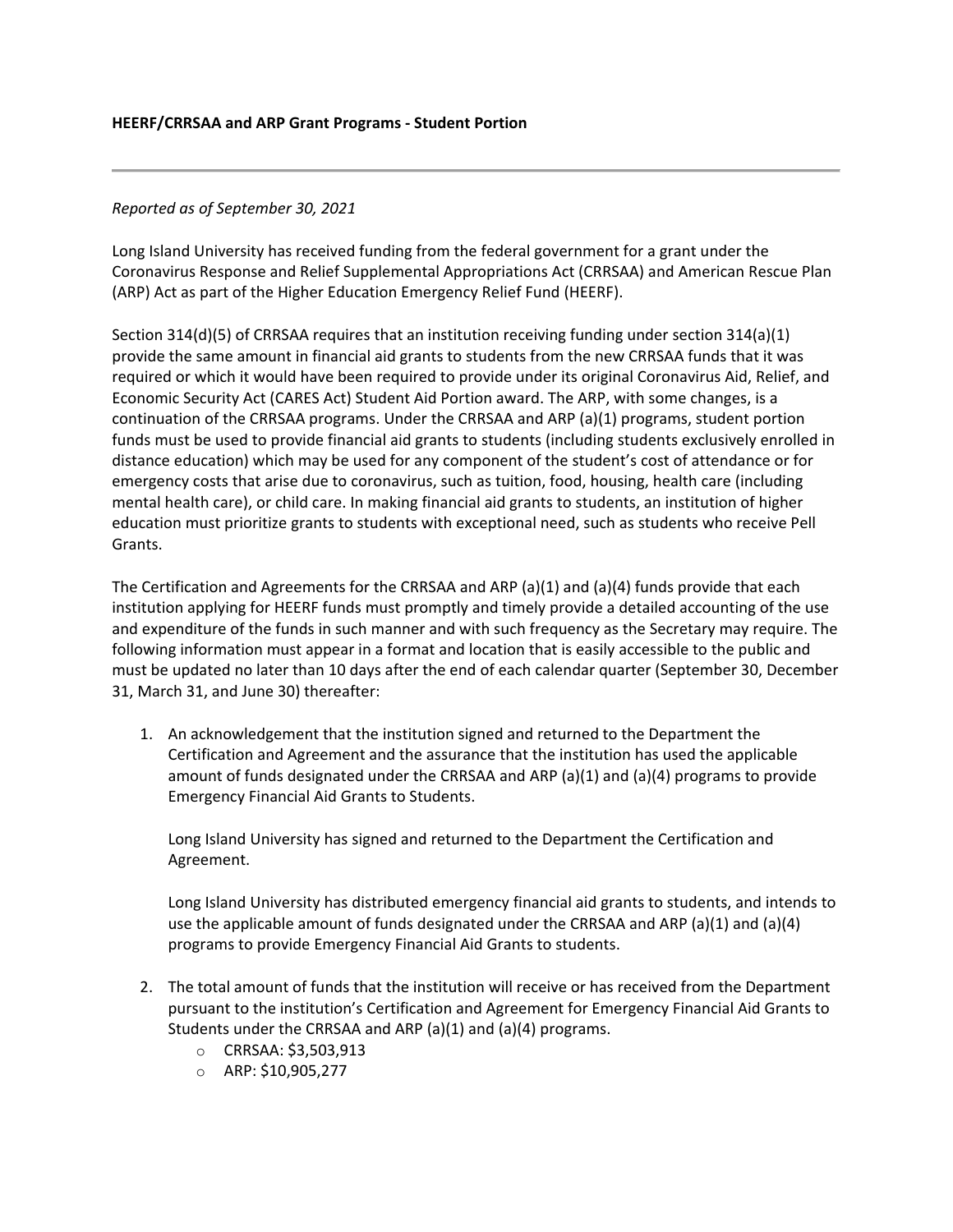- 3. The total amount of Emergency Financial Aid Grants distributed to students under the CRRSAA and ARP (a)(1) and (a)(4) programs as of the date of submission (i.e., as of the initial report and every calendar quarter thereafter).
	- o CRRSAA: \$4,662,101
	- o ARP: \$6,158,200
- 4. The estimated total number of students at the institution that are eligible to receive Emergency Financial Aid Grants to Students under the CRRSAA and ARP (a)(1) and (a)(4) programs.
	- o CRRSAA: 7,289 students
	- o ARP: 10,655 students
- 5. The total number of students who have received an Emergency Financial Aid Grant to students under the CRRSAA and ARP (a)(1) and (a)(4) programs.
	- o CRRSAA: 3,469 students
	- o ARP: 2,921 students
- 6. The method(s) used by the institution to determine which students receive Emergency Financial Aid Grants and how much they would receive under the CRRSAA and ARP (a)(1) and (a)(4) programs.

The Department of Education has given colleges and universities discretion to determine how this emergency assistance will be disbursed to eligible students. In accordance with the directive from the Secretary, institutions are to prioritize funding for those students with the greatest need, while distributing grants as widely as possible for maximum impact.

## CRRSAA

The University's rubric for distributing CRRSAA grants to eligible students during the Spring 2021 term was as follows:

- $\circ$  Targeted communications to all eligible students directing them to an online application for emergency financial assistance grants
- $\circ$  Three-week application process, with required student certification of compliance and consent whether awards can be applied to student account balances
- o Undergraduate full‐time Pell eligible students (\$0 Expected Family Contribution (EFC)) ‐ \$2,500 Grant
- o Undergraduate full‐time Pell eligible students (˃\$0 EFC) ‐ \$1,250 Grant
- o Undergraduate full‐time Non‐Pell eligible students with FAFSA ‐ \$1,000 Grant
- o Graduate full‐time with FAFSA ‐ \$250 Grant
- $\circ$  Additional grants for undergraduate full-time students with past due balances and FAFSA based on professional judgement:
	- $\degree$  Pell eligible (\$0 EFC) half the remaining balance due, up to \$10,000
	- $\circ$  Pell eligible (>\$0 EFC) half the remaining balance due, up to \$5,000
	- o Non‐Pell eligible half the remaining balance due, up to \$2,500

As of July 1, 2021, the University completed the process of evaluating applications of eligible students, including undergraduate and graduate students, and has awarded all CRRSAA funds received. The University will now begin to award ARP funds immediately.